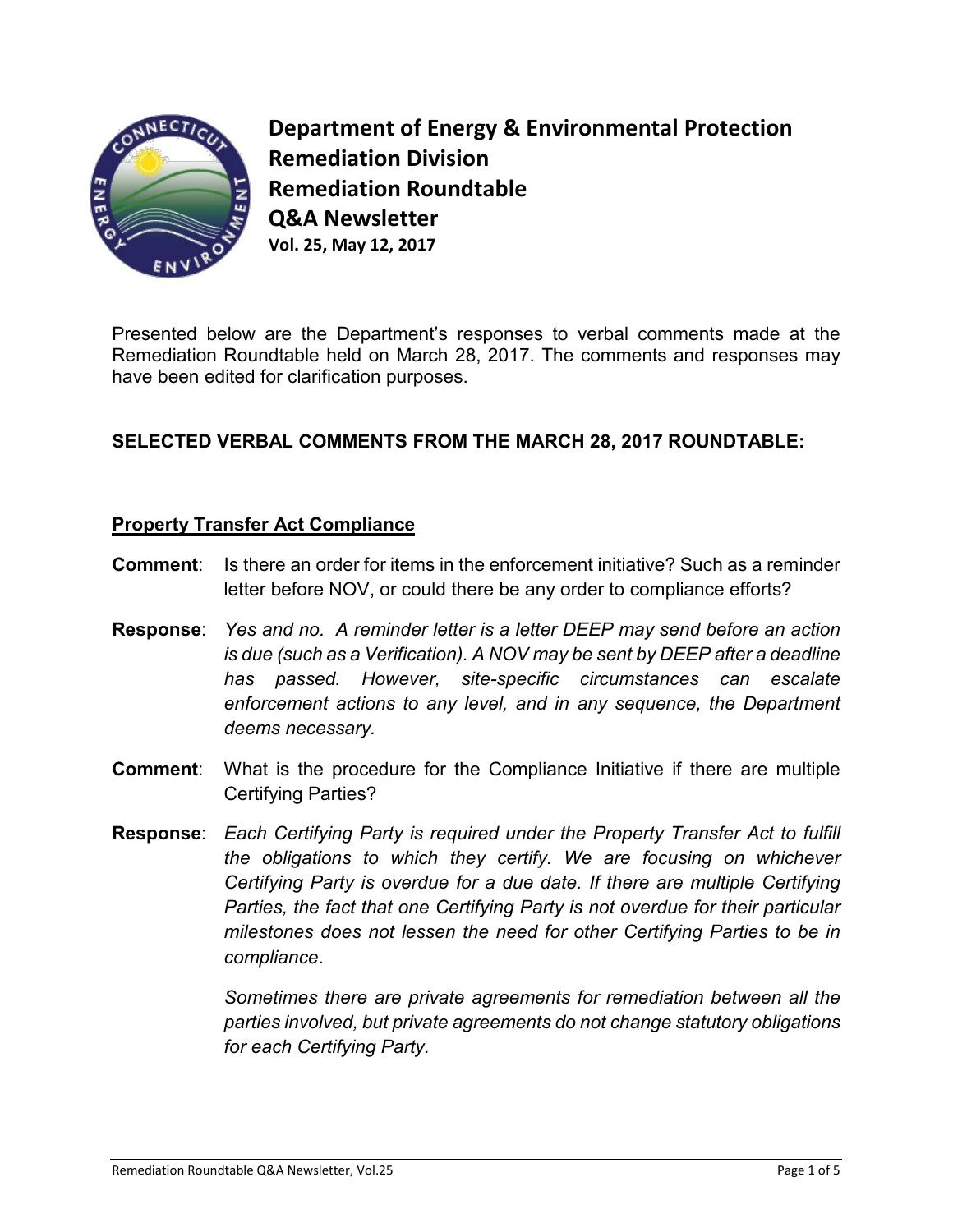- **Comment:** It looks like the compliance effort is mainly for sites where there were forms filed after 2007; is there any effort for pre-2007 filings?
- **Response**: *This particular initiative is focusing on sites filed after 2007. We also review and take action on older sites on a case-by-case basis.*
- **Comment**: Since resources are stretched, it's easy to go through things in a certain bureaucratic way for schedule, but there are sites out there that will not be captured by that process that would have much worse environmental conditions than those that will be captured. Is there any way you can go after sites that are falling behind that have worse conditions than your typical site?
- **Response**: *We always have and use enforcement options for high risk situations.*

*This presentation was specifically about the Property Transfer Program initiative, focusing on the Form III Property Transfer Program filings. In general, to the extent we are able, we prioritize them if there is a current exposure, significant risk, receptors in the area, etc. For many of these sites, if they have only submitted an ECAF, we have limited knowledge.* 

- **Comment**: I've run across sites that have had serious problems and have fallen off the radar and haven't had any attention for years without anything being done. So what about that?
- **Response**: *If there is anything you have come across that needs immediate attention or has serious problems, please let us know. Anonymous tips are welcome.*
- **Comment**: If you have a client who says "Why should I? What will happen to me? If I'm not high priority then why should I do something?" - What do you say to that?
- **Response**: *That is why we are doing this initiative so the culture changes and mindsets change. The statutory obligations for Certifying Parties set forth in the Property Transfer Program are not optional.*

# **Draft Monitored Natural Attenuation Guidance Concepts**

**Comment**: Has the Department looked at EPA software to predict/model reaching compliance points? For example, for chlorinated solvents, BioChlor is widely accepted. This is analogous to using the 95% UCL.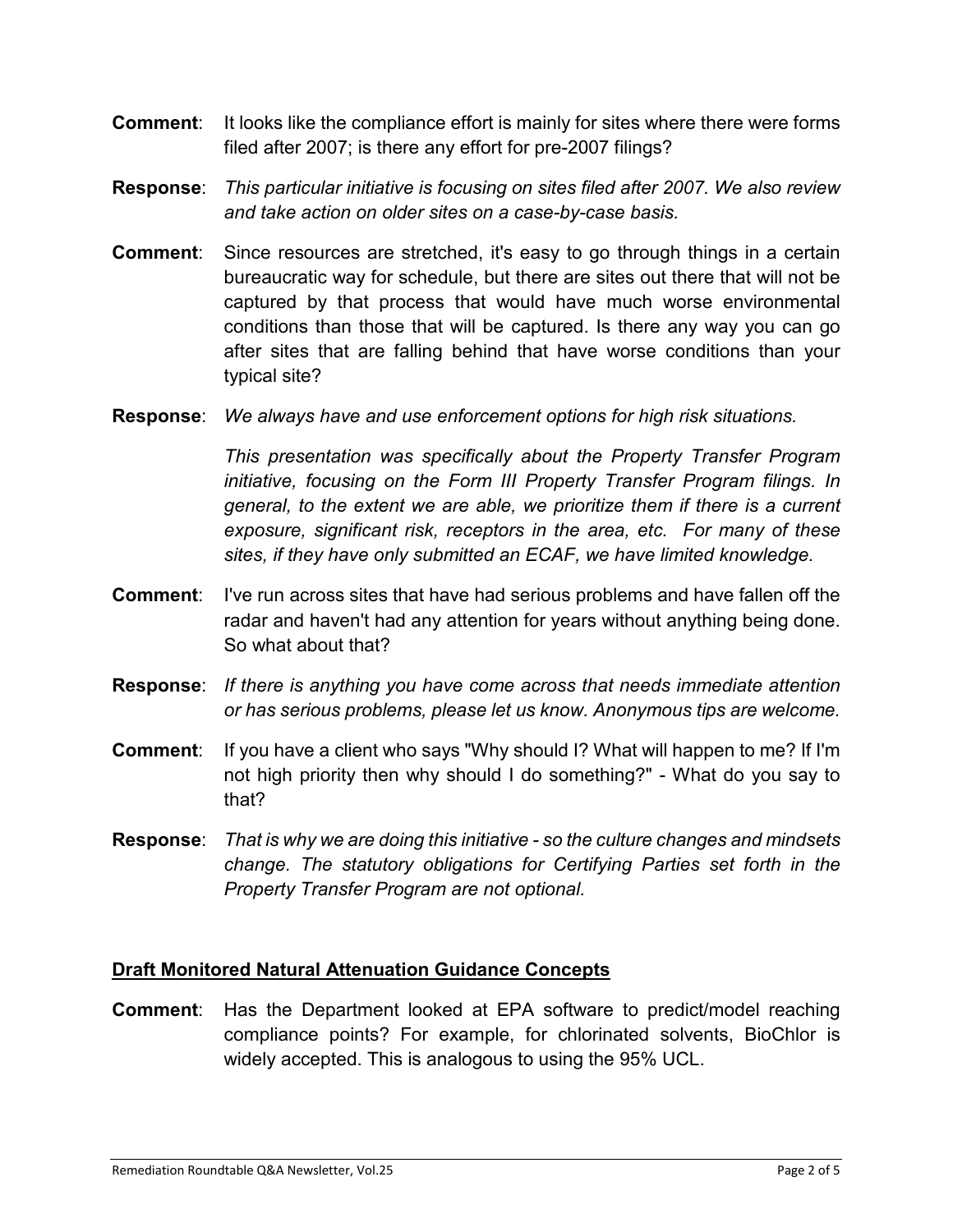- **Response**: *Members of the MNA workgroup have done research into computer modeling software; however, they have not decided on a recommended approach. As part of finalizing the guidance we will look at the software that is out there.*
- **Comment**: What can we do with sites that are slightly over groundwater standards but have no receptors at risk?
- **Response**: *In the Wave 2 changes to the RSRs, there will be a variety of new options available to help sites reach groundwater compliance. For those sites*  where these options do not help, we now have staff focusing on reviewing *sites for Technical Impracticability variances. Several have been in approved in the past few years and roughly twenty are in the review process. Guidance is available online. You may also contact Maurice Hamel at [Maurice.Hamel@ct.gov](mailto:Maurice.Hamel@ct.gov) if you think you have a site suitable for this type of variance.*
- **Comment:** Is MNA set at 20 years or can a longer timeframe be accepted?
- **Response**: *The guidance is still in draft form with the current suggestion of 20 years. The reasoning is that if your analysis indicates you cannot achieve compliance by the 20-year time frame, then your site is not a good candidate for MNA.*
- **Comment**: What does one do with sites where the source is remediated, contamination is in the bedrock, MNA won't be achieved within 20 years, and perhaps there's wide-spread polluted fill, and the likelihood of getting down to criteria is impossible?
- **Response**: *Technical Impracticability (TI) is an option. We recognize that those circumstances are an issue, there are a number of things in the proposed Wave 2 RSRs that can simplify issues regarding wide-spread polluted fill and the existing Technical Impracticability variance. We're trying to make the hurdles lower.*
- **Comment:** It is the public's understanding that only two TIs have been processed, so how could we justify the cost?
- **Response**: *DEEP has approved 6 or 7 TIs, and about another 20 are in the queue at various stages. First, it is critical to give us pertinent documents so we know no one is going to be harmed. It's much less expensive to define the extent of a plume. If there are no receptors, a good site history, and you can show you cleaned up and performed source removal, so no one will be impacted, we can do some prescreening to see if a TI would be available to the site.*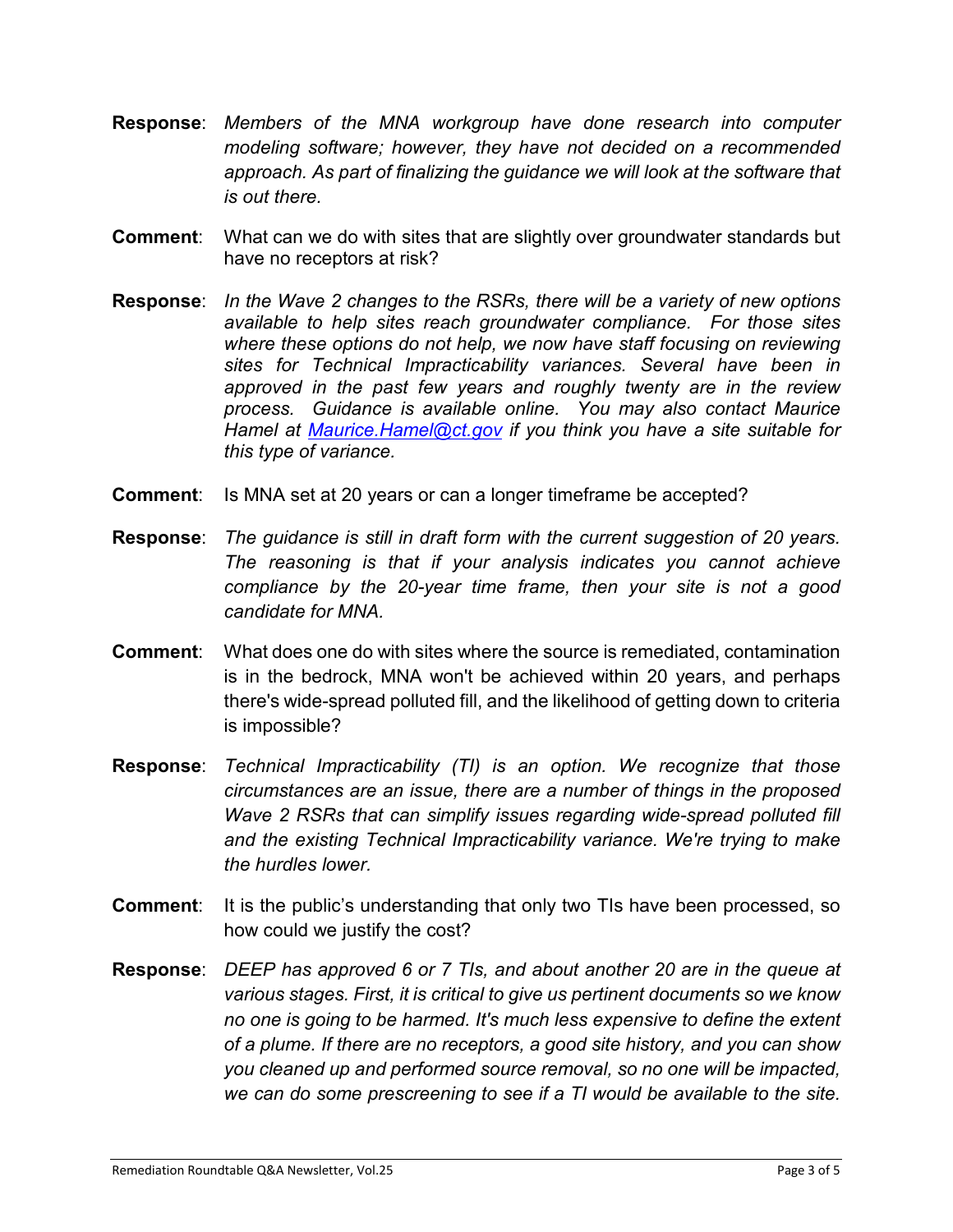*This will help achieve closure at sites that have been around for 30 years. Interim Verification might be applicable for these sites too.*

#### **Concurrence Memo for Vapor Intrusion ITRC Guidance**

- **Comment**: ITRC's 2007 guidance had included the use of Tedlar bags as an acceptable method for collection of vapor samples, rather than restricting sampling to only Summa canisters. Does DEEP have a policy on use of Tedlar bags?
- **Response**: *The Department does not have a policy about the use of Tedlar bags, but the Department does have policies related to the representativeness of the data used to demonstrate compliance with the RSRs, including the use of the Reasonable Confidence Protocol (RCP) analytical methods. If a sample collected using a Tedlar bag can meet the RCP requirements and, after a Data Quality Assessment (DQA) and Data Usability Evaluation (DUE), is determined to be representative and meets appropriate Data Quality Objectives (DQOs), it can be used.*
- **Comment:** Is the Department considering concurrence for recent ITRC guidance for Petroleum Vapor Intrusion as separate concurrence because of bioattenuation?
- **Response**: *Yes, it will be separate. This will take a bit longer because we need consensus between different bureaus – the Leaking Underground Storage Tank group needs to be involved in the process, but it is on our to-do list.*
- **Comment:** Please clarify what defines a passive system. If you have a vapor mitigation system with membrane and crushed stone and you vent to the roof top, is that considered passive or active?
- **Response**: *Such as system would be considered to be passive because it is not actively drawing the vapors out from beneath the building slab with a fan. The purpose of mentioning that vapor barriers are not acceptable as a sole mitigation measure in the concurrence memo is that the Department wants a mitigation system to be more than just a barrier which will eventually be penetrated by the vapors accumulating behind it. There needs to be a pathway for those accumulated vapors to be vented from beneath the barrier, whether actively or passively.*